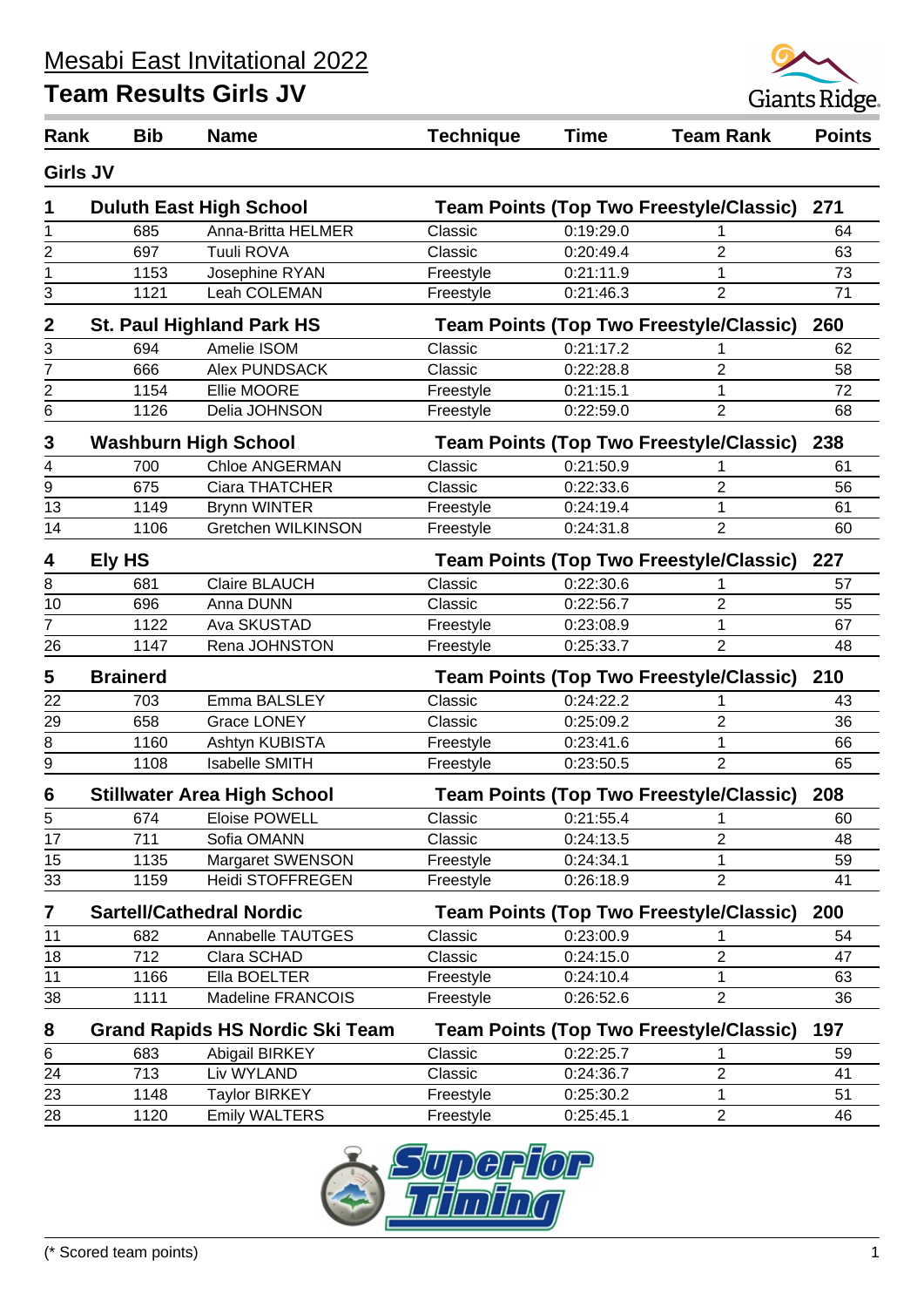

| Rank | <b>Bib</b>              | <b>Name</b>                       | <b>Technique</b>                               | <b>Time</b> | <b>Team Rank</b>                               | <b>Points</b> |
|------|-------------------------|-----------------------------------|------------------------------------------------|-------------|------------------------------------------------|---------------|
| 9    | <b>Wayzata HS</b>       |                                   |                                                |             | <b>Team Points (Top Two Freestyle/Classic)</b> | 193           |
| 12   | 709                     | Annika SCHON                      | Classic                                        | 0:23:11.0   |                                                | 53            |
| 30   | 679                     | Evelyn SAUSKER                    | Classic                                        | 0:25:12.6   | 2                                              | 35            |
| 18   | 1145                    | Erin MCMASTER                     | Freestyle                                      | 0:24:53.0   | 1                                              | 56            |
| 25   | 1110                    | Marguax HOUSE                     | Freestyle                                      | 0:25:31.9   | 2                                              | 49            |
| 10   |                         | <b>Forest Lake High School</b>    |                                                |             | <b>Team Points (Top Two Freestyle/Classic)</b> | 152           |
| 13   | 656                     | Clara ZAK                         | Classic                                        | 0:23:41.0   | 1                                              | 52            |
| 35   | 701                     | Madi NIZNIK                       | Classic                                        | 0:25:44.8   | 2                                              | 30            |
| 4    | 1142                    | Maria STOCKINGER                  | Freestyle                                      | 0:21:59.2   | 1                                              | 70            |
| 10   | 1101                    | Madeleine BONNETT                 | Freestyle                                      | 0:24:03.1   | 2                                              | $\mathbf 0$   |
| 11   |                         | <b>Moorhead High School</b>       |                                                |             | <b>Team Points (Top Two Freestyle/Classic)</b> | 148           |
| 28   | 705                     | Anna WALDRON                      | Classic                                        | 0:25:01.2   | 1                                              | 37            |
| 36   | 684                     | Jackie JOHNNSON                   | Classic                                        | 0:25:49.2   | $\overline{2}$                                 | 29            |
| 29   | 1113                    | Chloe PESEK                       | Freestyle                                      | 0:25:57.1   | 1                                              | 45            |
| 37   | 1155                    | Izzy KUPITZ                       | Freestyle                                      | 0:26:40.2   | $\overline{2}$                                 | 37            |
| 12   |                         | <b>St. Louis Park High School</b> |                                                |             | <b>Team Points (Top Two Freestyle/Classic)</b> | 147           |
| 20   | 680                     | Kaylee CRUMP                      | Classic                                        | 0:24:19.4   |                                                | 45            |
| 26   | 715                     | Maren WILSEY                      | Classic                                        | 0:24:47.7   | 2                                              | 39            |
| 30   | 1129                    | Modesty MANION                    | Freestyle                                      | 0:26:06.7   | 1                                              | 44            |
| 55   | 1163                    | <b>Alish FITZPATRICK</b>          | Freestyle                                      | 0:29:49.4   | $\overline{2}$                                 | 19            |
| 12   |                         | Winona HS Nordic Ski Team         |                                                |             | <b>Team Points (Top Two Freestyle/Classic)</b> | 147           |
| 27   | 678                     | <b>Grace NELSON</b>               | Classic                                        | 0:25:00.0   | 1                                              | 38            |
| 34   | 692                     | Jeanie HAINES                     | Classic                                        | 0:25:42.3   | 2                                              | 31            |
| 34   | 1138                    | Bethany FINNEGAN                  | Freestyle                                      | 0:26:31.4   | $\mathbf 1$                                    | 40            |
| 36   | 1133                    | Olivia TEICHROEW                  | Freestyle                                      | 0:26:37.5   | $\overline{2}$                                 | 38            |
| 14   | <b>TH/CC</b>            |                                   |                                                |             | <b>Team Points (Top Two Freestyle/Classic)</b> | 139           |
| 15   | 702                     | Lamar GORDON                      | Classic                                        | 0:24:05.3   | 1                                              | 50            |
| 12   | 1144                    | Jocelyn CARR                      | Freestyle                                      | 0:24:13.3   | 1                                              | 62            |
| 47   | 1123                    | Emma CROOKS                       | Freestyle                                      | 0:28:14.4   | 2                                              | 27            |
| 15   | <b>St. Paul Central</b> |                                   | <b>Team Points (Top Two Freestyle/Classic)</b> |             |                                                | 125           |
| 16   | 687                     | Ai MATSUMOTO                      | Classic                                        | 0:24:09.6   | 1                                              | 49            |
| 19   | 661                     | <b>Elisabet SAVERAID</b>          | Classic                                        | 0:24:18.8   | 2                                              | 46            |
| 5    | 1136                    | Elsa LINDFORS                     | Freestyle                                      | 0:22:21.8   | 1                                              | $\mathbf 0$   |
| 44   | 1164                    | Ada GUETSCHOW                     | Freestyle                                      | 0:27:39.6   | $\overline{2}$                                 | 30            |
| 16   |                         | Alexandria Area High School       |                                                |             | <b>Team Points (Top Two Freestyle/Classic)</b> | 121           |
| 23   | 655                     | <b>Teresa BITZAN</b>              | Classic                                        | 0:24:33.6   | 1                                              | 42            |
| 41   | 691                     | Lauren ENGLUND                    | Classic                                        | 0:26:38.9   | 2                                              | 24            |
| 19   | 1102                    | Mackenzie JURCHENKO               | Freestyle                                      | 0:24:55.5   | 1                                              | 55            |
| 31   | 1158                    | Amelia LUCKEN                     | Freestyle                                      | 0:26:12.8   | 2                                              | 0             |
| 17   |                         | <b>Mounds Park Academy</b>        |                                                |             | <b>Team Points (Top Two Freestyle/Classic)</b> | 118           |
| 43   | 654                     | Sophia SPISAK                     | Classic                                        | 0:26:47.6   | 1                                              | 22            |

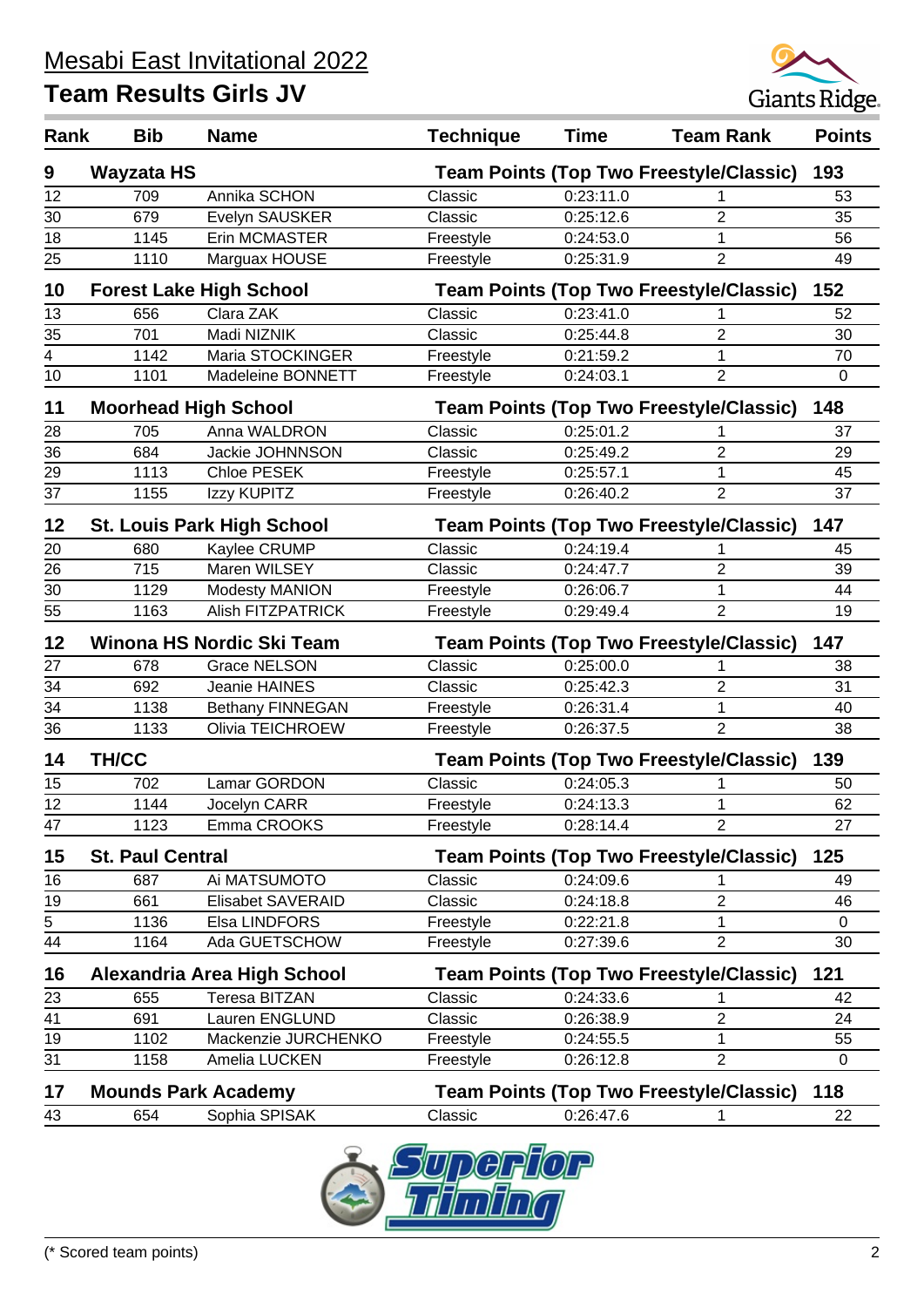

| Rank            | <b>Bib</b>                  | <b>Name</b>                                                               | <b>Technique</b>                               | <b>Time</b> | <b>Team Rank</b>                               | <b>Points</b> |
|-----------------|-----------------------------|---------------------------------------------------------------------------|------------------------------------------------|-------------|------------------------------------------------|---------------|
| 17              | 1150                        | Megan SNIDER                                                              | Freestyle                                      | 0:24:45.6   |                                                | 57            |
| $\overline{35}$ | 1115                        | Teagan O'KEEFE                                                            | Freestyle                                      | 0:26:37.5   | $\overline{2}$                                 | 39            |
|                 |                             |                                                                           |                                                |             |                                                |               |
| 18              | <b>Bemidji High School</b>  |                                                                           |                                                |             | <b>Team Points (Top Two Freestyle/Classic)</b> | 110           |
| 31              | 677                         | Camille MCDERMOTT                                                         | Classic                                        | 0:25:19.7   | 1                                              | 34            |
| 33              | 708                         | Elana HARMSEN                                                             | Classic                                        | 0:25:28.7   | $\overline{2}$                                 | 32            |
| 46              | 1118                        | <b>Molly MATETICH</b>                                                     | Freestyle                                      | 0:28:06.1   | 1                                              | 28            |
| 58              | 1143                        | Madison JENSEN                                                            | Freestyle                                      | 0:30:05.2   | $\mathbf{2}$                                   | 16            |
| 19              |                             | <b>Spring Lake Park/St Anthony HS</b>                                     |                                                |             | <b>Team Points (Top Two Freestyle/Classic)</b> | 109           |
| 40              | 726                         | Mara LARSON                                                               | Classic                                        | 0:26:16.3   | 1                                              | 25            |
| 54              | 720                         | Ella LAPARA                                                               | Classic                                        | 0:31:37.6   | $\overline{2}$                                 | 11            |
| 22              | 1176                        | Signe JOHNSON                                                             | Freestyle                                      | 0:25:18.5   | 1                                              | 52            |
| 53              | 1174                        | Teagan GILLARD                                                            | Freestyle                                      | 0:29:16.9   | $\overline{2}$                                 | 21            |
| 20              |                             | <b>Fergus Falls High School</b>                                           |                                                |             | <b>Team Points (Top Two Freestyle/Classic)</b> | 106           |
| 52              | 714                         | Keanah WYNN-SHELDON                                                       | Classic                                        | 0:30:36.9   | 1                                              | 13            |
| 57              | 667                         | Mackenzie KRAVA                                                           | Classic                                        | 0:32:10.4   | $\overline{2}$                                 | 8             |
| 20              | 1132                        | <b>Estee VERSTEEG</b>                                                     | Freestyle                                      | 0:25:05.3   | $\mathbf 1$                                    | 54            |
| 43              | 1162                        | Olivia SWANSON                                                            | Freestyle                                      | 0:27:37.8   | $\overline{2}$                                 | 31            |
| 20              |                             | <b>Mora High School</b><br><b>Team Points (Top Two Freestyle/Classic)</b> |                                                |             |                                                | 106           |
| 47              | 660                         | <b>Skylar MATTSON</b>                                                     | Classic                                        | 0:27:36.5   | 1                                              | 18            |
| 21              | 1161                        | Julia OSTROM                                                              | Freestyle                                      | 0:25:08.9   | 1                                              | 53            |
| 39              | 1182                        | <b>Tirzah SCHULTZ</b>                                                     | Freestyle                                      | 0:27:03.4   | $\overline{2}$                                 | 35            |
| 42              | 1117                        | <b>Hazel CARDA</b>                                                        | Freestyle                                      | 0:27:13.3   | (3)                                            |               |
| 22              | <b>Elk River/Zimmerman</b>  |                                                                           | <b>Team Points (Top Two Freestyle/Classic)</b> |             |                                                | 105           |
| 16              | 1104                        | Zoe HOARD                                                                 | Freestyle                                      | 0:24:42.4   | 1                                              | 58            |
| 27              | 1151                        | Carissa EDMAN                                                             | Freestyle                                      | 0:25:38.1   | $\overline{2}$                                 | 47            |
| 41              | 1179                        | Mary PETERSON                                                             | Freestyle                                      | 0:27:09.8   | (3)                                            |               |
| 23              | <b>Cloquet-Esko-Carlton</b> |                                                                           | <b>Team Points (Top Two Freestyle/Classic)</b> |             |                                                |               |
| 14              | 668                         | <b>Shealee GUNDERSON</b>                                                  | Classic                                        | 0:23:43.5   | 1                                              | 100<br>51     |
| 42              | 699                         | Grace HRABIK                                                              | Classic                                        | 0:26:42.0   | 2                                              | 23            |
| 48              | 1130                        | Aspen BERG                                                                | Freestyle                                      | 0:28:19.8   | 1                                              | 26            |
| 24              |                             | <b>Minnetonka High School</b>                                             |                                                |             | <b>Team Points (Top Two Freestyle/Classic)</b> | 95            |
| 46              | 657                         | Carmen MCLAREN                                                            | Classic                                        | 0:27:25.7   | 1                                              | 19            |
| 32              | 1134                        | <b>Madison ANDREWS</b>                                                    | Freestyle                                      | 0:26:13.1   | 1                                              | 42            |
| 40              | 1146                        | <b>Bellajulia MARETTE</b>                                                 | Freestyle                                      | 0:27:04.3   | 2                                              | 34            |
| 25              |                             | <b>Maple Grove Senior High</b>                                            |                                                |             | <b>Team Points (Top Two Freestyle/Classic)</b> | 85            |
| 25              | 659                         | Carolyn LEACH                                                             | Classic                                        | 0:24:37.4   | 1                                              | 40            |
| 45              | 707                         | Lauren RECKER                                                             | Classic                                        | 0:27:04.1   | $\mathbf{2}$                                   | 20            |
| 49              | 1131                        | Kaci ROEBER                                                               | Freestyle                                      | 0:28:25.0   | 1                                              | 25            |
| 26              |                             | Mesabi East Area Nordic Ski Team                                          |                                                |             | <b>Team Points (Top Two Freestyle/Classic)</b> | 76            |
| 21              | 676                         | Hannah RONNING                                                            | Classic                                        | 0:24:19.6   | 1                                              | 44            |
| 52              | 1114                        | Klara DEVRIES                                                             | Freestyle                                      | 0:28:51.1   | 1                                              | 22            |
|                 |                             |                                                                           |                                                |             |                                                |               |

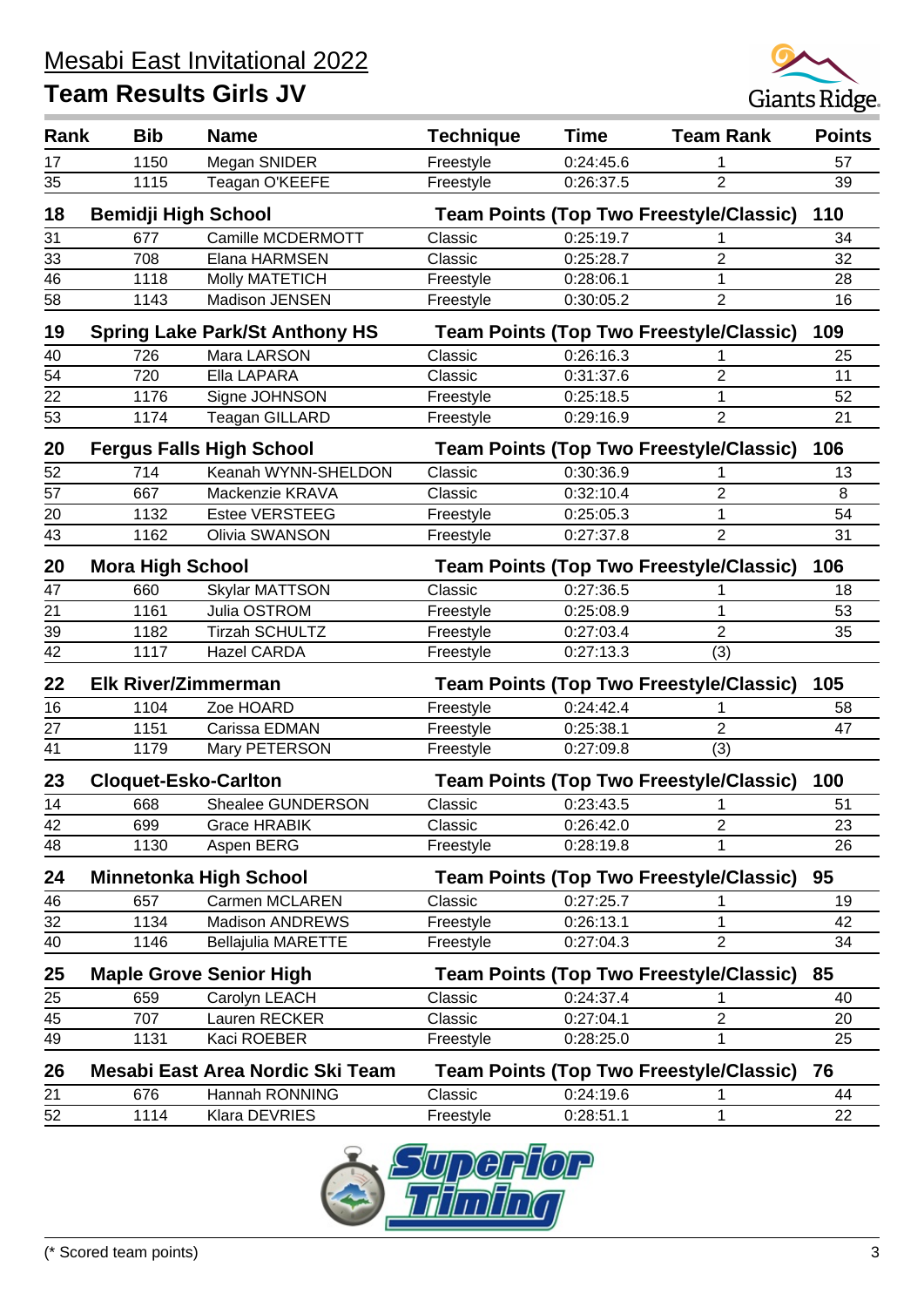

| Rank | <b>Bib</b>                | <b>Name</b>                              | <b>Technique</b> | <b>Time</b> | <b>Team Rank</b>                               | <b>Points</b>  |
|------|---------------------------|------------------------------------------|------------------|-------------|------------------------------------------------|----------------|
| 64   | 1167                      | Adeline BUTZKE                           | Freestyle        | 0:36:06.8   | 2                                              | 10             |
| 27   |                           | <b>Math &amp; Science Academy</b>        |                  |             | <b>Team Points (Top Two Freestyle/Classic)</b> | 70             |
| 39   | 718                       | <b>Lily STOUT</b>                        | Classic          | 0:26:16.2   | 1                                              | 26             |
| 49   | 727                       | Danielle KOPERSKI                        | Classic          | 0:28:44.7   | $\overline{2}$                                 | 16             |
| 57   | 1171                      | <b>Bria PENG</b>                         | Freestyle        | 0:30:01.4   | 1                                              | 17             |
| 63   | 1175                      | Sylvia BRODD                             | Freestyle        | 0:36:02.5   | $\overline{2}$                                 | 11             |
| 27   | <b>Mounds View</b>        |                                          |                  |             | <b>Team Points (Top Two Freestyle/Classic)</b> | 70             |
| 37   | 662                       | <b>Claire ANDERSON</b>                   | Classic          | 0:26:04.6   |                                                | 28             |
| 50   | 1140                      | Maya SURVE                               | Freestyle        | 0:28:26.8   | 1                                              | 24             |
| 56   | 1127                      | Kenna KAREL                              | Freestyle        | 0:29:54.0   | $\overline{2}$                                 | 18             |
| 29   |                           | <b>Little Falls High School</b>          |                  |             | <b>Team Points (Top Two Freestyle/Classic)</b> | 56             |
| 38   | 686                       | Molly PETROWITZ                          | Classic          | 0:26:11.7   | 1                                              | 27             |
| 45   | 1103                      | <b>Violet SWISHER</b>                    | Freestyle        | 0:28:05.5   | 1                                              | 29             |
| 30   |                           | <b>Marshall Nordic Ski Team</b>          |                  |             | <b>Team Points (Top Two Freestyle/Classic)</b> | 54             |
| 32   | 669                       | Heidi WEIS                               | Classic          | 0:25:24.6   | 1                                              | 33             |
| 44   | 716                       | <b>Brynn MCCOURTNEY</b>                  | Classic          | 0:26:48.1   | $\overline{2}$                                 | 21             |
| 31   | <b>Rogers High School</b> |                                          |                  |             | <b>Team Points (Top Two Freestyle/Classic)</b> | 50             |
| 24   | 1119                      | Kaela TRAUGOTT                           | Freestyle        | 0:25:30.7   |                                                | 50             |
| 32   |                           | <b>Detroit Lakes High School</b>         |                  |             | <b>Team Points (Top Two Freestyle/Classic)</b> | 49             |
| 50   | 670                       | Siri VAGLE                               | Classic          | 0:29:21.2   | 1                                              | 15             |
| 60   | 690                       | Carlee ZURN                              | Classic          | 0:33:57.5   | 2                                              | 5              |
| 59   | 1139                      | Maria FOLTZ                              | Freestyle        | 0:30:34.2   | 1                                              | 15             |
| 60   | 1107                      | Hannah BARBERG                           | Freestyle        | 0:31:23.2   | $\overline{2}$                                 | 14             |
| 33   |                           | <b>Roseville Area High School Nordic</b> |                  |             | <b>Team Points (Top Two Freestyle/Classic)</b> | 35             |
| 51   | 1100                      | <b>Elinor ROGERS</b>                     | Freestyle        | 0:28:27.5   |                                                | 23             |
| 62   | 1156                      | Lillian JACKSON                          | Freestyle        | 0:32:21.2   | $\overline{2}$                                 | 12             |
| 34   | <b>Simley High School</b> |                                          |                  |             | <b>Team Points (Top Two Freestyle/Classic)</b> | 34             |
| 55   | 723                       | <b>Brooke ISAACSON</b>                   | Classic          | 0:31:43.4   | 1                                              | 10             |
| 56   | 722                       | Alice ISLAM                              | Classic          | 0:32:01.5   | $\overline{2}$                                 | 9              |
| 65   | 1178                      | Alyssa GAARDER                           | Freestyle        | 0:36:32.2   | 1                                              | 9              |
| 68   | 1177                      | Johanna FLAHERTY                         | Freestyle        | 0:39:16.9   | 2                                              | 6              |
| 35   | <b>Orono High School</b>  |                                          |                  |             | <b>Team Points (Top Two Freestyle/Classic)</b> | 25             |
| 48   | 724                       | Lizzie URADNIK                           | Classic          | 0:28:04.5   |                                                | 17             |
| 66   | 1180                      | <b>Roxy NESET</b>                        | Freestyle        | 0:37:25.6   | 1                                              | 8              |
| 36   |                           | <b>White Bear Lake Area Schools</b>      |                  |             | <b>Team Points (Top Two Freestyle/Classic)</b> | 21             |
| 51   | 663                       | <b>Grace REEVES</b>                      | Classic          | 0:30:21.2   |                                                | 14             |
| 67   | 1125                      | Tessa WALTON                             | Freestyle        | 0:38:04.5   | 1                                              | $\overline{7}$ |
| 37   | <b>Duluth Denfeld</b>     |                                          |                  |             | <b>Team Points (Top Two Freestyle/Classic)</b> | 20             |
| 54   | 1141                      | Josie NICHOLS                            | Freestyle        | 0:29:38.0   | 1                                              | 20             |